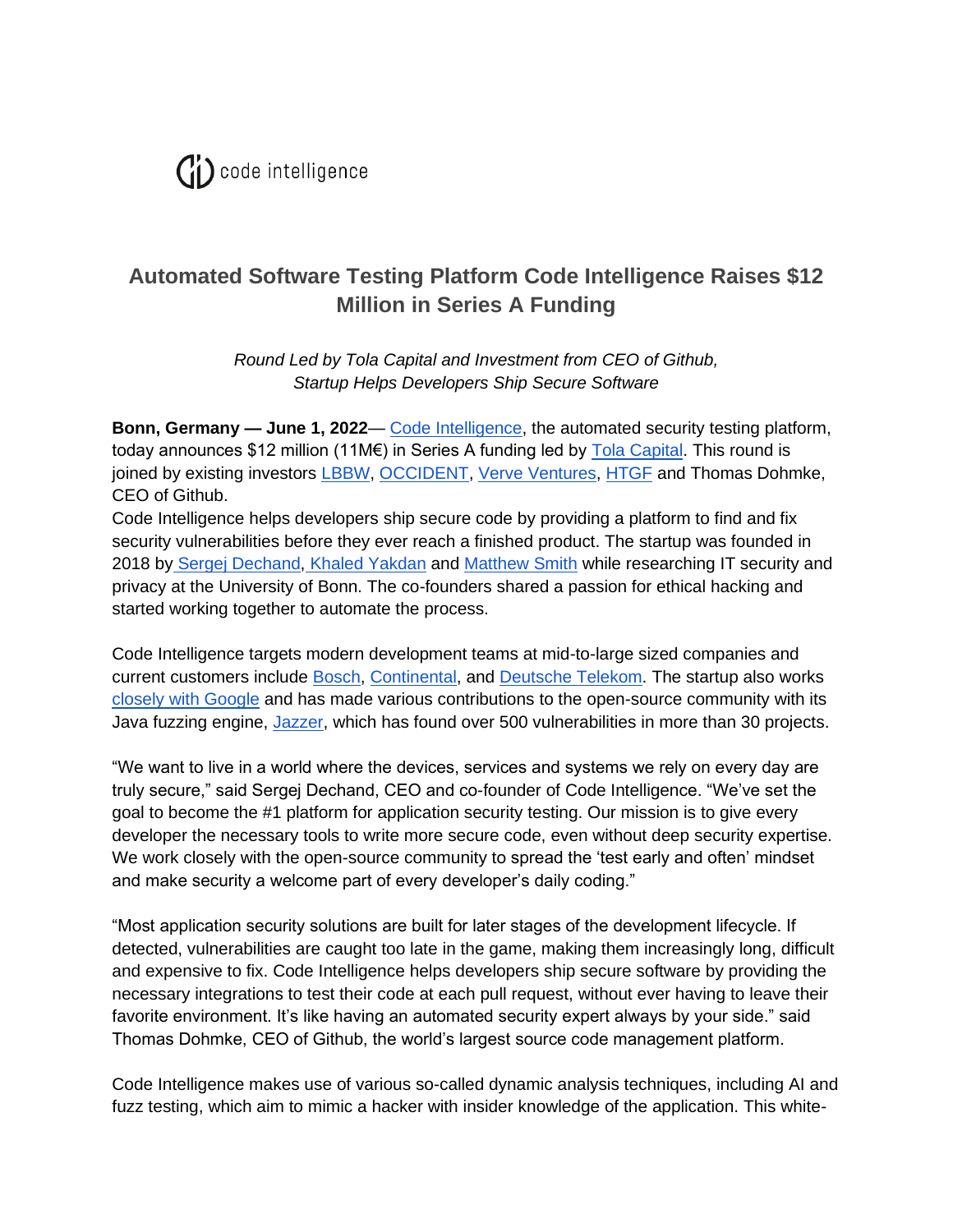box testing approach generates millions of test cases that can trigger bugs and hard-to-find vulnerabilities deep within the codebase.

"Code Intelligence is the most advanced automated fuzz testing solution for applications and APIs, and is incredibly easy for developers to use in their existing workflows. The potential for this technology to improve how development teams build secure software is enormous," said Will Coggins, Vice President at [Tola Capital.](https://www.tolacapital.com/) 

"The Code Intelligence platform gives our developers clear, actionable reports which allow them to quickly understand, reproduce and fix the findings without the hassle of dealing with false positives," said Andreas Weichslgartner, developer at [CARIAD,](https://cariad.technology/) Volkswagen Group's software arm.

With the new capital, Code Intelligence will invest heavily in product development to create a unified workflow to set up, debug and manage testing pipelines straight from the codebase, command-line or any integrated development environment (IDE). New features will be added to the platform this year, including advanced debugging and dashboards with deeper insights for all modules and services as well as automated API discovery and cataloging. Developers can also expect to see support for more technology stacks and a self-service SaaS platform. The startup is actively hiring senior software engineers**,** developer community and customer success roles in Europe.

To learn more about Code Intelligence and get started with a demo, visit [www.code](http://www.code-intelligence.com/)[intelligence.com](http://www.code-intelligence.com/)

## **About Code Intelligence**

Based in Germany and founded in 2018 by Sergej Dechand, Khaled Yakdan and Matthew Smith, Code Intelligence is the automated software security platform that helps developers ship more secure code.

The startup has raised \$15.7 million (14.5M€) to date from [Tola Capital,](https://www.tolacapital.com/) [HTGF,](https://www.htgf.de/en/) [LBBW,](https://www.lbbw.de/) [OCCIDENT,](https://www.occident.group/en/) [Verve Ventures,](https://www.verve.vc/) [Digital Hub Bonn](https://www.digitalhub.de/en/) as supported by [Thomas Dohmke](https://www.linkedin.com/in/thomas-dohmke-24855b10/) (CEO of Github), [Sergej Epp](https://www.linkedin.com/in/sergejepp/) (CSO of PaloAlto Networks) and [Jörg Beyer](https://www.linkedin.com/in/jgbeyer/) (Former Co-CEO and Co-Founder of LeanIX). Code Intelligence is trusted by Google, [Deutsche Telekom,](https://www.code-intelligence.com/customer-success-telekom?hs_preview=aHCAsvgT-43604044905) [Continental,](https://www.code-intelligence.com/fuzzing-use-case-automtive-continental?) [Bosch,](https://www.bosch-presse.de/pressportal/de/en/open-innovation-bosch-honors-best-start-up-collaboration-190400.html) and [CARIAD](https://www.code-intelligence.com/success-stories/cariad) amongst others.

## **About Tola Capital**

Founded in 2010 by ex-software operators, Tola Capital is a venture capital firm that believes in the power of software and data to transform businesses. We provide hands-on engagement to founders who see that future and are building solutions with the potential for long-term, transformational change. Tola Capital exclusively targets software companies with essential products for enterprise customers, led by exceptional and diverse talent. Tola Capital invests globally and across multiple stages to change how the world will work. For more information, visi[t](https://c212.net/c/link/?t=0&l=en&o=3420993-1&h=3199732900&u=https%3A%2F%2Fwww.tolacapital.com%2F&a=%C2%A0) [https://www.tolacapital.com.](https://www.tolacapital.com/)